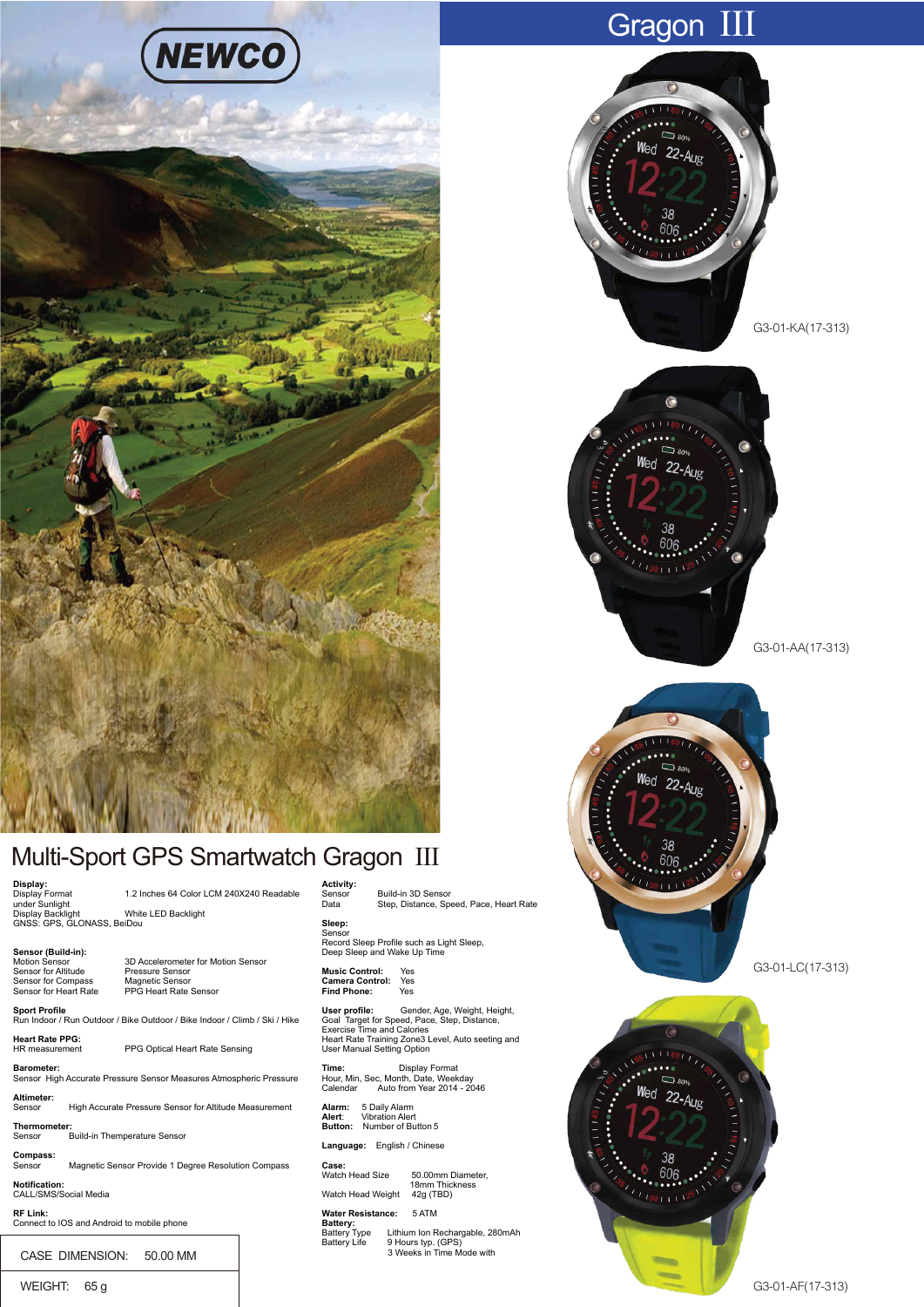

### Multi-Sport GPS Smartwatch Gragon V

#### **Display:** under Sunlight Display Backlight White LED Backlight GNSS: GPS, GLONASS, BeiDou

1.2 Inches 64 Color LCM 240X240 Readable

**Sensor (Build-in):** Sensor for Altitude Sensor for Compass<br>Sensor for Heart Rate

3D Accelerometer for Motion Sensor SD Accelerometer for Me<br>Pressure Sensor<br>Magnetic Sensor<br>PPG Heart Rate Sensor

**Sport Profile**<br>Run Indoor / Run Outdoor / Bike Outdoor / Bike Indoor / Climb / Ski / Hike

PPG Optical Heart Rate Sensing

**Heart Rate PPG: Barometer:**

Sensor High Accurate Pressure Sensor Measures Atmospheric Pressure

**Altimeter:** High Accurate Pressure Sensor for Altitude Measurement

**Thermometer:** ...<br>Build-in Themperature Sensor

**Compass:** Magnetic Sensor Provide 1 Degree Resolution Compass

**Notification:** CALL/SMS/Social Media

**RF Link:** Connect to IOS and Android to mobile phone

CASE DIMENSION: 47.50 MM

WEIGHT: 47 g

**Activity:**<br>Sensor<br>Data Sensor Build-in 3D Sensor Data Step, Distance, Speed, Pace, Heart Rate

**Sleep:** Sensor Record Sleep Profile such as Light Sleep, Deep Sleep and Wake Up Time

**Music Control:** Yes **Camera Control:** Yes **Find Phone:** Yes

**User profile:**<br>Goal Target for Speed, Pace, Step, Distance,<br>Exercise Time and Calories<br>Heart Rate Training Zone3 Level, Auto seeting and<br>User Manual Setting Option

**Time:** Display Format Hour, Min, Sec, Month, Date, Weekday Calendar Auto from Year 2014 - 2046

**Alarm:** 5 Daily Alarm **Alert**: Vibration Alert **Button:** Number of Button 5

**Language:** English / Chinese

**Case:**

Watch Head Size 50.00mm Diameter, 18mm Thickness Watch Head Weight 42g (TBD)

**Water Resistance:** 5 ATM **Battery:**<br>Battery:<br>Battery Type

Battery.<br>Battery Type Lithium Ion Rechargable, 280mAh<br>Battery Life 9 Hours typ. (GPS) Battery Life 9 Hours typ. (GPS) 3 Weeks in Time Mode with

# Gragon V





G5-01-AA(18-035A)



G5-01-AF(18-035A)